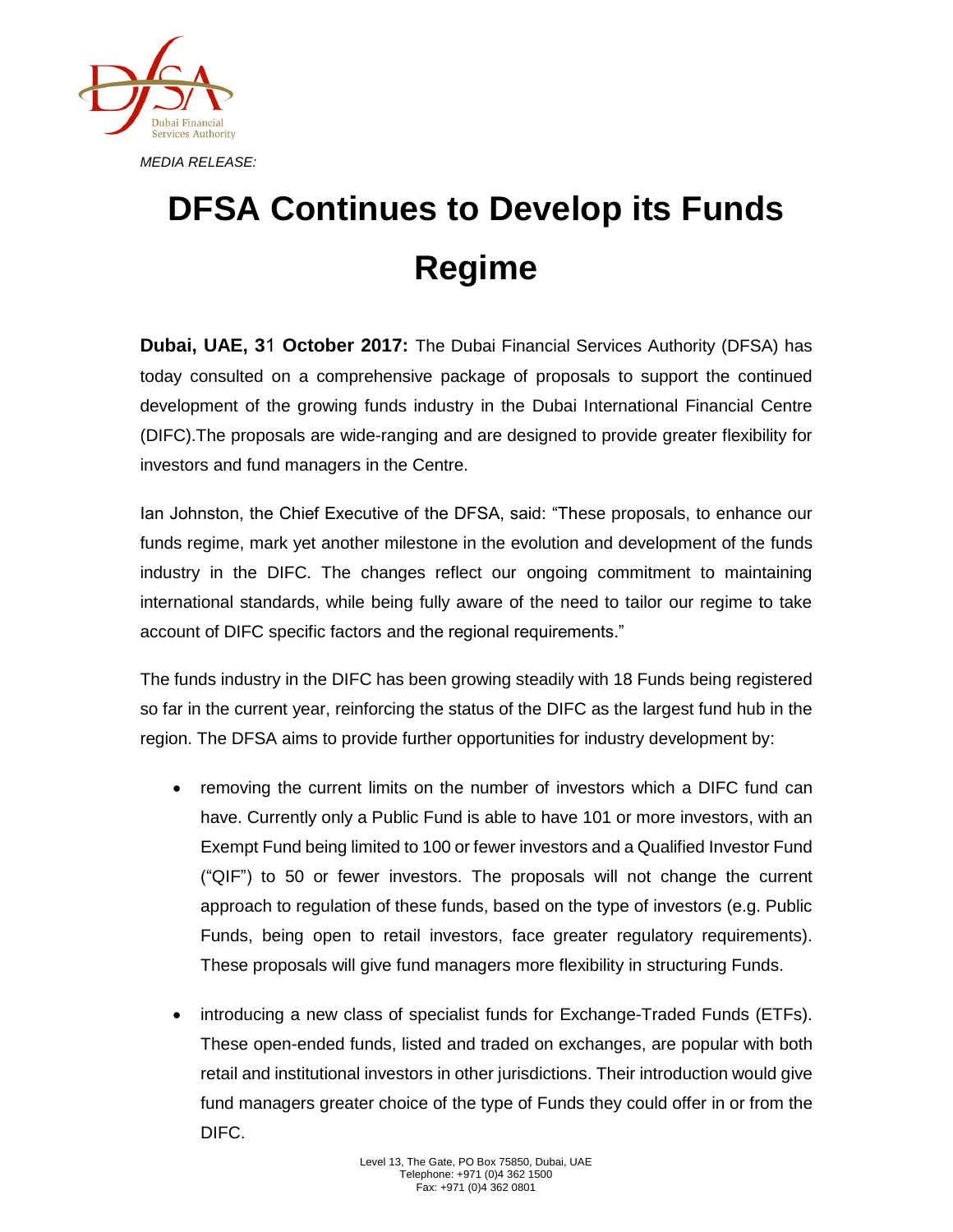

 introducing a new model for internal management of an Investment Company, where such a company can be internally managed by its licensed sole Corporate Director. This is a model available in the European Union and the proposals introduce it with some adjustments to suit the DIFC regime.

The proposals strengthen the DFSA's commitment to meeting international standards, particularly of the Financial Stability Board and the International Organization of Securities Commissions, through measures to enhance liquidity risk management in open-ended funds. Open-ended funds give investors the right to have units redeemed at a price calculated based on the net asset value of the fund's portfolio of assets.

One of the key areas of recent funds growth in the DIFC is in the Property Funds sector, particularly in Real Estate Investment Trusts (REITs), with two REITs already listed and traded on Nasdaq Dubai. The proposals remove the current restriction that all Property Funds must be closed-ended. Instead, only Public Property Funds will need to be closedended funds. Exempt Funds and QIFs which are Property Funds would be able to choose whether they wish to be closed-ended or open-ended.

The name REIT is currently restricted to Public Property Funds investing in income generating real estate and distributing at least 80% of their net annual income. Exempt Funds and QIFs, which are Property Funds, will, under the proposals, be allowed to use the name REIT if they invest in income generating real estate and distribute 80% of their annual income.

The consultation paper can be accessed by the following link: [https://www.dfsa.ae/MediaRelease/News/Notice-of-Consultation-Paper-Release-\(6\)](https://www.dfsa.ae/MediaRelease/News/Notice-of-Consultation-Paper-Release-(6))

**- Ends -**